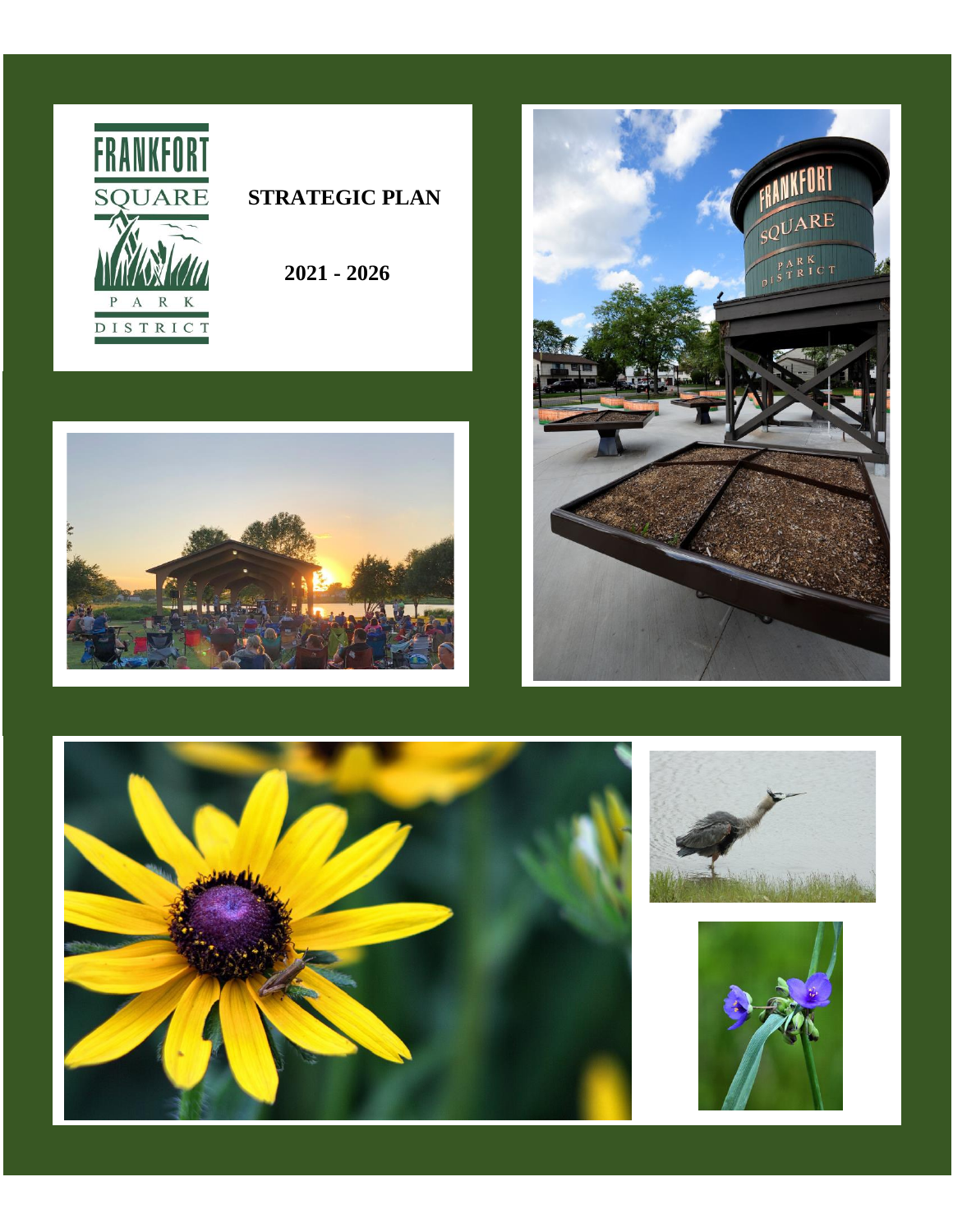#### **Strategic Plan Team**

### **Frankfort Square Park District Board of Commissioners**

Ken Blackburn, President Dave Macek, Vice President Craig Maksymiak, Treasurer Frank Florentine, Commissioner Denis Moore, Commissioner Brian Mulheran, Commissioner Joe Vlosak, Commissioner

#### **Frankfort Square Park District Staff**

Jim Randall, Executive Director Audrey Marcquenski, Director Linda Mitchell, Assistant to the Executive Director Nicolette Jerik, Superintendent of Office Administration and Technology Julie Hein, Assistant Office Manager John Keenan, Superintendent of Recreation Erin Kertson, Recreation Supervisor Dan Coughlin, Athletic Supervisor Ed Reidy, Superintendent of Parks Bill O'Shea, Assistant Superintendent of Parks Al Grzyb, Assistant Superintendent of Parks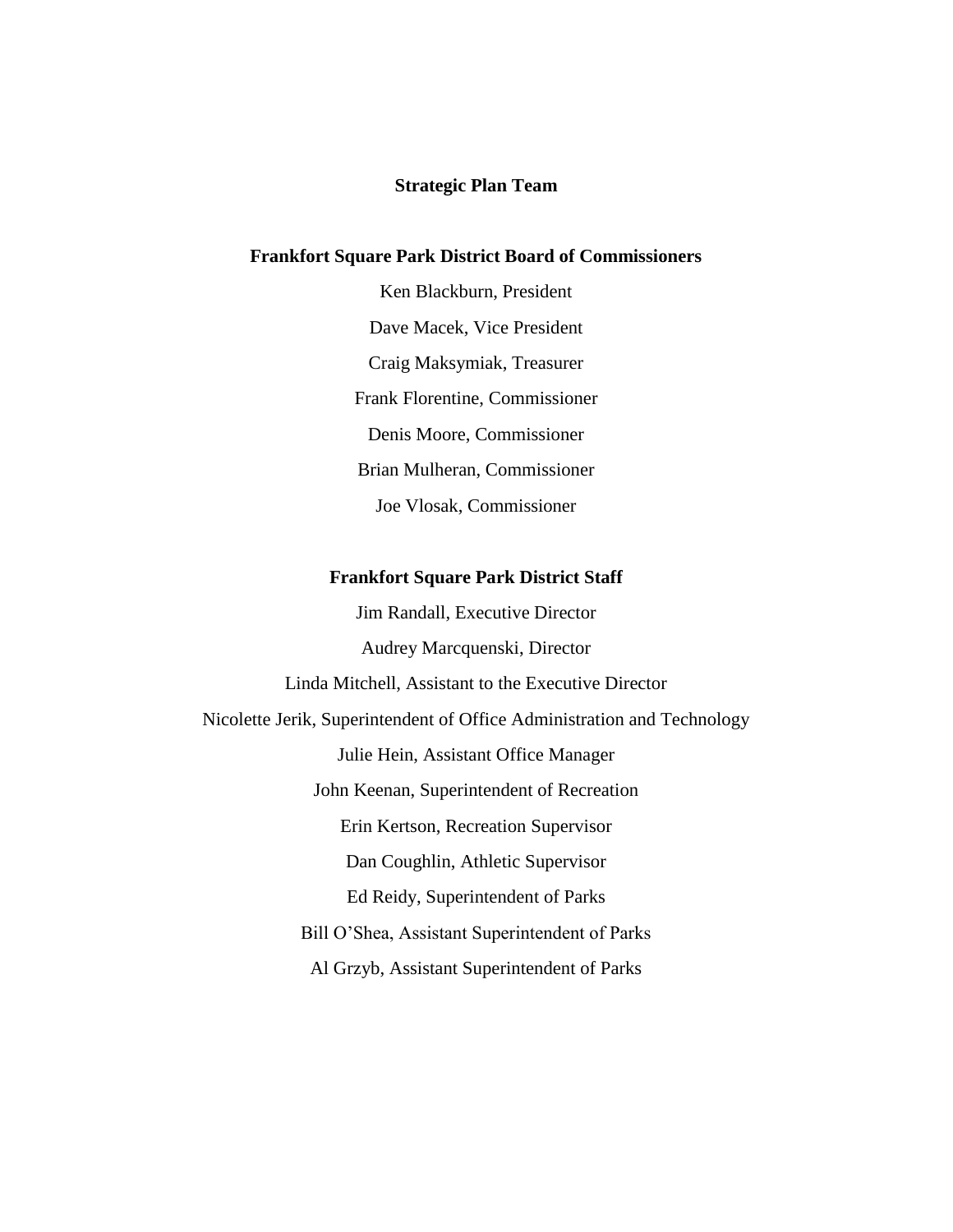

Dear Residents,

Thank you for participating and providing input in our most recent community-wide surveys, in 2017, 2019 and again in 2021. With the entire world changing in 2020, we found it extremely helpful to reach out again in an environment of changing needs and priorities. The result was the 2021 Community-Wide Survey Study completed by Campfire Concepts. Jarrod Scheunemann, President of Campfire Concepts, presented results of the 2021 Community-Wide Survey Study at the June 17, 2021 meeting of the Park Board of Commissioners. In the fall of 2021, meetings were conducted with all departments to review the input provided and reflect on the mission of the Frankfort Square Park District.

*It is the mission of the Frankfort Square Park District to provide accessible, non-discriminatory recreational services, facilities, and open space in an environmentally conscious, fiscally responsible manner.*

We discussed how best to move forward, based on input provided by residents, Board, and staff, then developed a strategy on which to focus. The result is the formalized Strategic Plan.

The following plan details the 5 strategic themes, along with goals and objectives that arose from the data gathered through the 2017 Community Survey, 2018 Salary Equity Study, 2019 Wellness and Capital Improvement Study, the 2021 Community-Wide Study, as well as Board and staff input. The themes include: Customer Service, Fiscal Responsibility, Community Cooperation, Conservation, and Equity.

Your Frankfort Square Park District is driven by resident input and its mission. Thank you for your continued support.

Jim Randall Executive Director

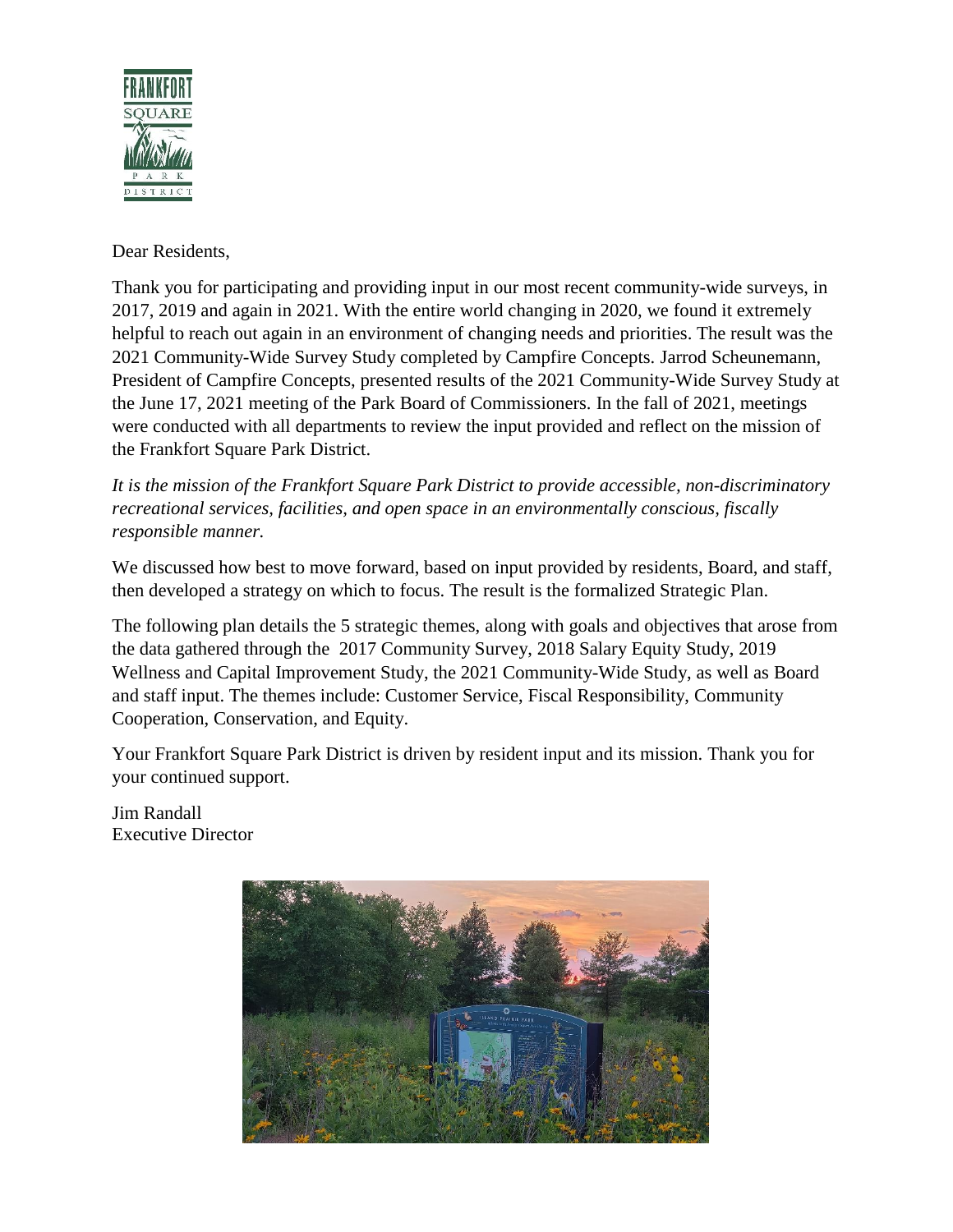# **Customer Service**

The Frankfort Square Park District strives to be the "Friendly Park District" by making each interaction with its residents the best it can be by developing relationships and experiences.

Goal: View things from the resident's perspective.

- Develop District-wide customer service standards.
- Generate resource book for community information for Frankfort, Frankfort Township, Tinley Park, and Matteson services.
- Evaluate and improve registration procedures.

Goal: Inform residents of FSPD offerings.

- Evaluate and improve brochure information.
- Increase social media posts about all department efforts.
- Develop new marketing opportunities.

Goal: Provide diverse recreation programming.

- Implement recommendations from the community-wide survey responses.
- Develop "Something for Everyone."
- Cooperate with other local agencies to broaden opportunities.

## **Financial Responsibility**

It is understood that strong financial footing will serve as the basis for planning. The District works closely with Lauterbach & Amen, LLC, Chapman and Cutler, R. W. Baird, and Old Plank Trail Community Bank to address fiscal responsibility by strengthening its financial position and better guiding its financial planning.

Goal: Review and renew Fund Balance Policy.

- Meet the yearly fund balance targets.
- Educate and encourage more staff participation in the budgeting process.
- Develop long-term capital improvement plan.

Goal: Review and renew Capital Asset Policy.

- Select new contract for capital asset reporting.
- Learn new system for managing assets.
- Streamline process for completing necessary asset reporting.

Goal: Review and renew Investment Policy.

- Establish investment program.
- Maximize efficiency of cash management procedures.
- Make funds available for resident capital improvement priorities from community-wide survey responses.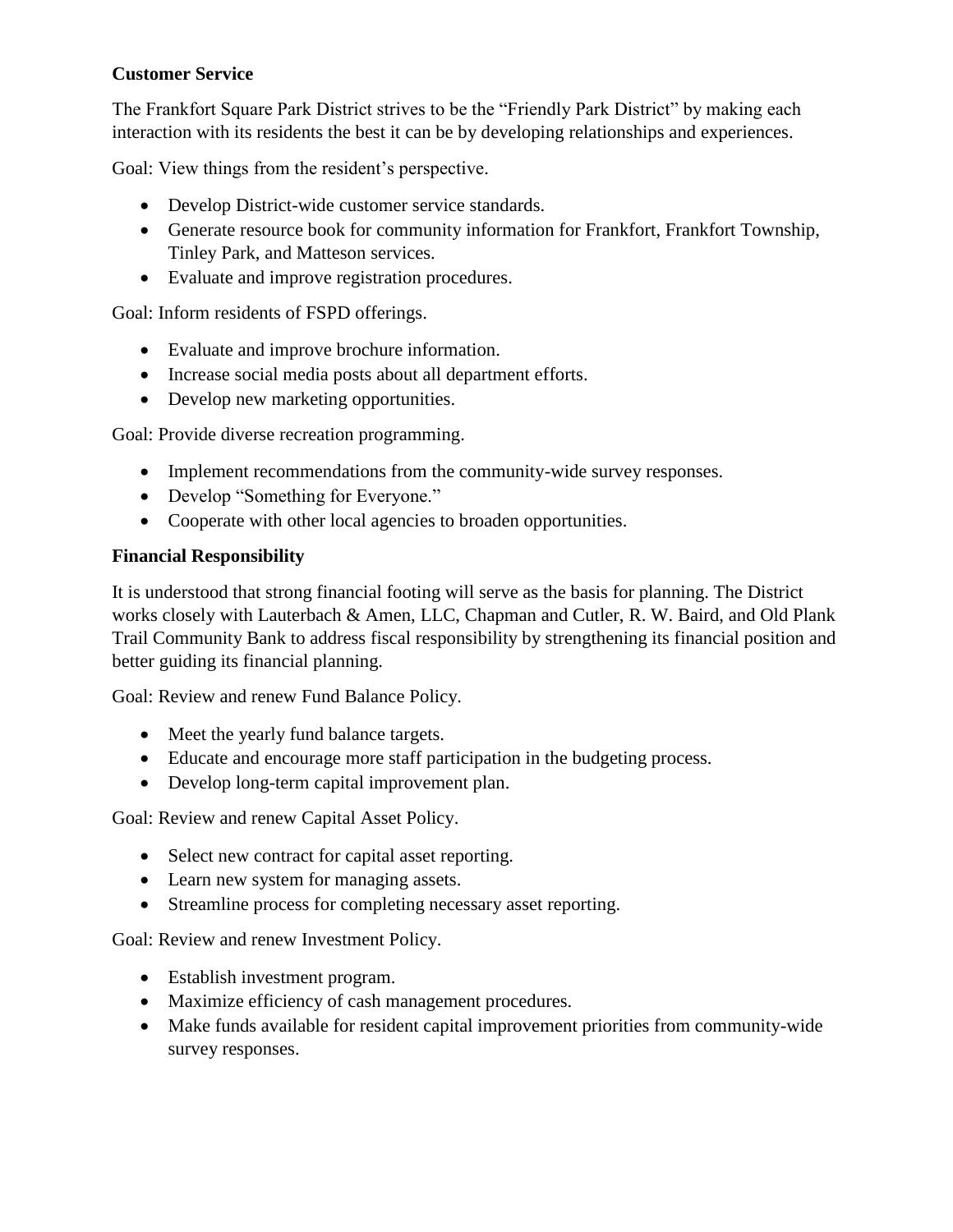# **Community Cooperation**

The Park District wishes to support the strong community organizations efforts while working with the other local agencies in providing opportunities to the residents we mutually serve, ensuring we do not duplicate facilities and/or services.

Goal: Support community group facility needs.

- Provide quality indoor and outdoor facilities for community group use.
- Evaluate group usage and scheduling procedures.
- Monitor availability of LWN.

Goal: Work with local school districts to best utilize facility space for resident use.

- Communicate regularly with Lincoln-Way School District 210 for ongoing usage of Lincoln-Way North.
- Communicate regularly with Summit Hill School District for ongoing usage of Mary Drew.
- Maintain cooperative agreements between all Boards.
- Per input from community-wide survey, acquire additional programming space if current space no longer is available.

Goal: Work with Villages of Frankfort, Tinley Park, and Matteson, and Frankfort Township to develop additional resident benefits.

- Work with Frankfort on the development that will connect FSPD paths to Old Plank Trail.
- Work with Tinley Park to establish connectivity with Cook County Forest Preserve paths via 80<sup>th</sup> Avenue.
- Continue cooperative relationship with Frankfort Township Road District on equipment, projects, and resident services.
- Work cooperatively with Matteson on the development of commercial opportunities.

# **Conservation**

The Park District's conservation efforts are visible throughout the community with priorities including tree planting, native restoration, and renewable energy. Natural areas within the District provide an environmental oasis with 250 acres of restored Illinois prairie that attract wildlife highlighted by the arrival of American bald eagles, osprey, pelicans, and mink.

Goal: Demonstrate leadership in practicing and promoting conservation efforts in the community.

- Update tree inventory.
- Pursue additional solar, wind, and other renewable energy opportunities.
- Implement recommendations from community-wide survey responses.

Goal: Expand access to native areas.

- Develop additional boardwalk opportunities through natural areas.
- Develop additional piers for viewing and fishing.
- Establish additional rock outcroppings.